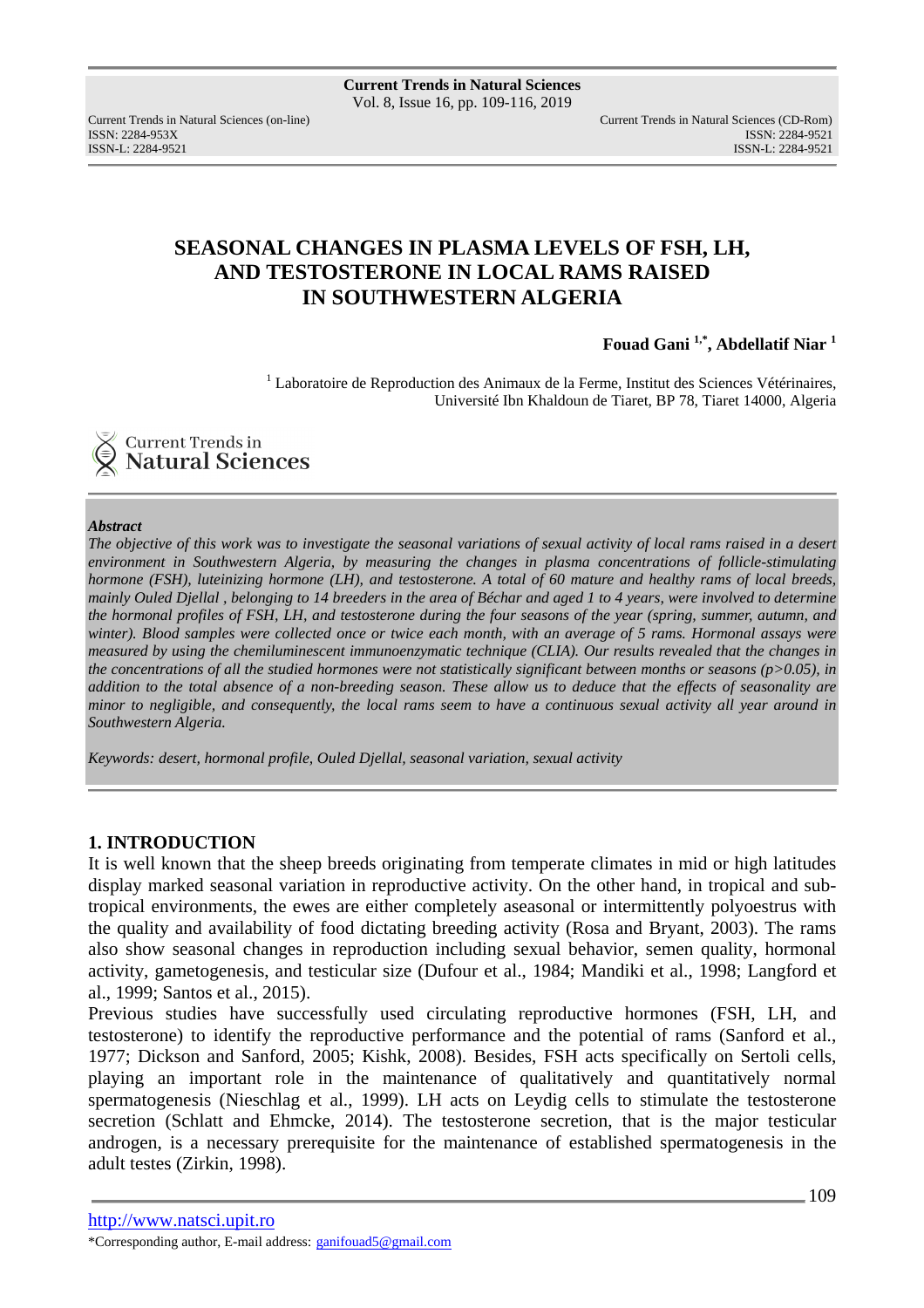Vol. 8, Issue 16, pp. 109-116, 2019

ISSN: 2284-953XISSN: 2284-9521

Furthermore, the variations in sexual activity result from changes in the secretion of these hormones (Karsch et al., 1984; Ortavant et al., 1988; Langford et al., 1998). Under the natural conditions, the levels of these hormones in sheep are influenced by several factors including season through photoperiod, nutrition, genotype, age, geographical location, and social interaction (Sanford et al., 1982; D'occhio et al. 1984; Martin et al., 1994).

In Algeria, sheep farming occupies a very important place in the field of animal production. It is largely dominated by hardy local breeds, spread over several regions of the country. The objective of this work was to investigate the seasonal variations of the sexual activity of rams of our local breeds, raised in a desert environment in Southwestern Algeria, by measuring changes during the different seasons of the year in plasma concentrations of FSH, LH, and testosterone.

## **2. MATERIALS AND METHODS**

### *Geographical situation and climate*

The present experiment was carried out in Southwestern Algeria, in the region of Béchar, at sheep farms located between 30°15′N to 31°03′N latitude and 2°00′W to 2°39′W longitude. This region is characterized by a continental desert climate, with hot summers and cold winters. The precipitations are irregular and low with about 90 mm/year. The day length varies from 9 hours 56 minutes in December to 14 hours 4 minutes in June. This study was conducted over a period of 12 months, from March 2018 to March 2019, during the four seasons: spring (20 March - 21 June), summer (21 June - 23 September), autumn (23 September - 21 December), and winter (21 December - 20 March).

### *Animals*

A total of 60 mature and healthy rams of local breeds, predominately Ouled Djellal and aged 1 to 4 years, were involved in this study. The rams were owned by 14 breeders. In the majority of the herds, the feeding systems were mainly based on the use of natural pastures throughout the day with a concentrated feed supplement which varied from 200 to 500 g per head and per day, depending on the actual status of the pastures. The other herds were kept in permanent housing, with no access to pasture during all over the year, and fed rations made up of hay, concentrates, and on-farm crop residues. In either case, the animals were maintained under conditions of natural lighting. Blood samples and hormonal assays

The blood samples were taken once or twice a month, averaging  $5.0 \pm 2.0$  rams per month in the jugular vein, using the Vacutainer system on heparinized lithium tubes during the four seasons of the year. After centrifugation at 2875 rpm for 15 minutes, the plasma was isolated and stored at -20 °C until analysis. FSH, LH and testosterone were determined with chemiluminescent immunoenzymatic method (Rojanasakul et al., 1994; Ayad et al., 2018) using the Access Immunoassay Systems on a Beckman coulter automate.

## *Statistical analysis*

The serum FSH, LH, and testosterone concentrations were subjected to a one-way analysis of variance (ANOVA) to compare the hormone levels between seasonal and monthly data sets, with values of p<0.05 were considered as statistically significant. The correlations among hormones for each season were evaluated by a simple Pearson correlation..

## **3. RESULTS AND DISCUSSIONS**

### *Hormonal profiles*

The data on the reproductive endocrine status demonstrated that the hormonal profiles of FSH, LH, and testosterone exhibited slight changes between some months and seasons (Figure 1, Table 1), but in any case, the differences were not statically significant  $(p>0.05)$ .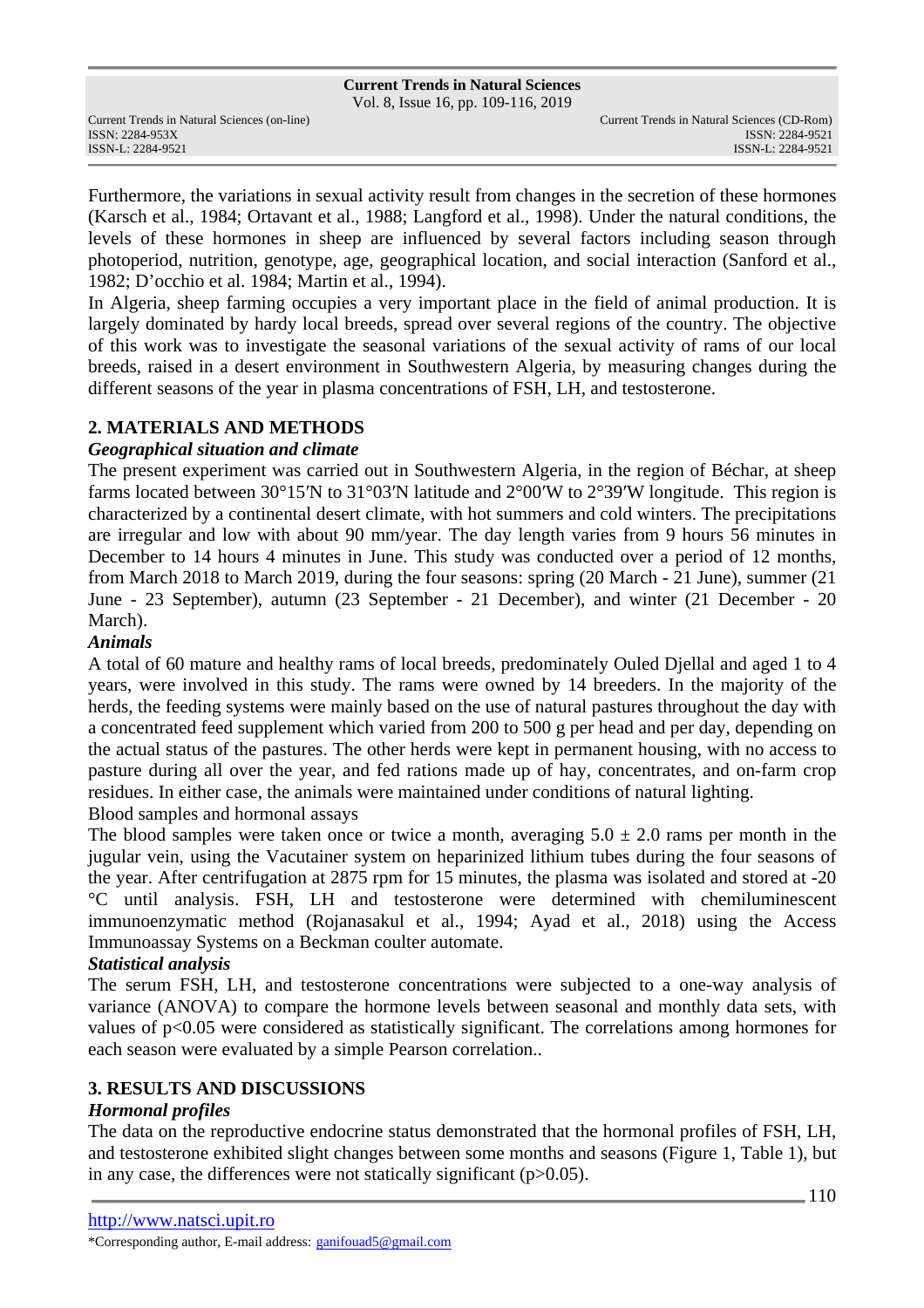Vol. 8, Issue 16, pp. 109-116, 2019

ISSN: 2284-953XISSN: 2284-9521

Current Trends in Natural Sciences (on-line) Current Trends in Natural Sciences (CD-Rom) ISSN-L: 2284-9521 ISSN-L: 2284-9521



*Figure 1. Monthly plasma concentrations (mean ± S.E.M.) of FSH (A), LH (B), and testosterone (C) hormones in rams*  $(n = 5 \pm 2$  *for each month*)

http://www.natsci.upit.ro \*Corresponding author, E-mail address: ganifouad5@gmail.com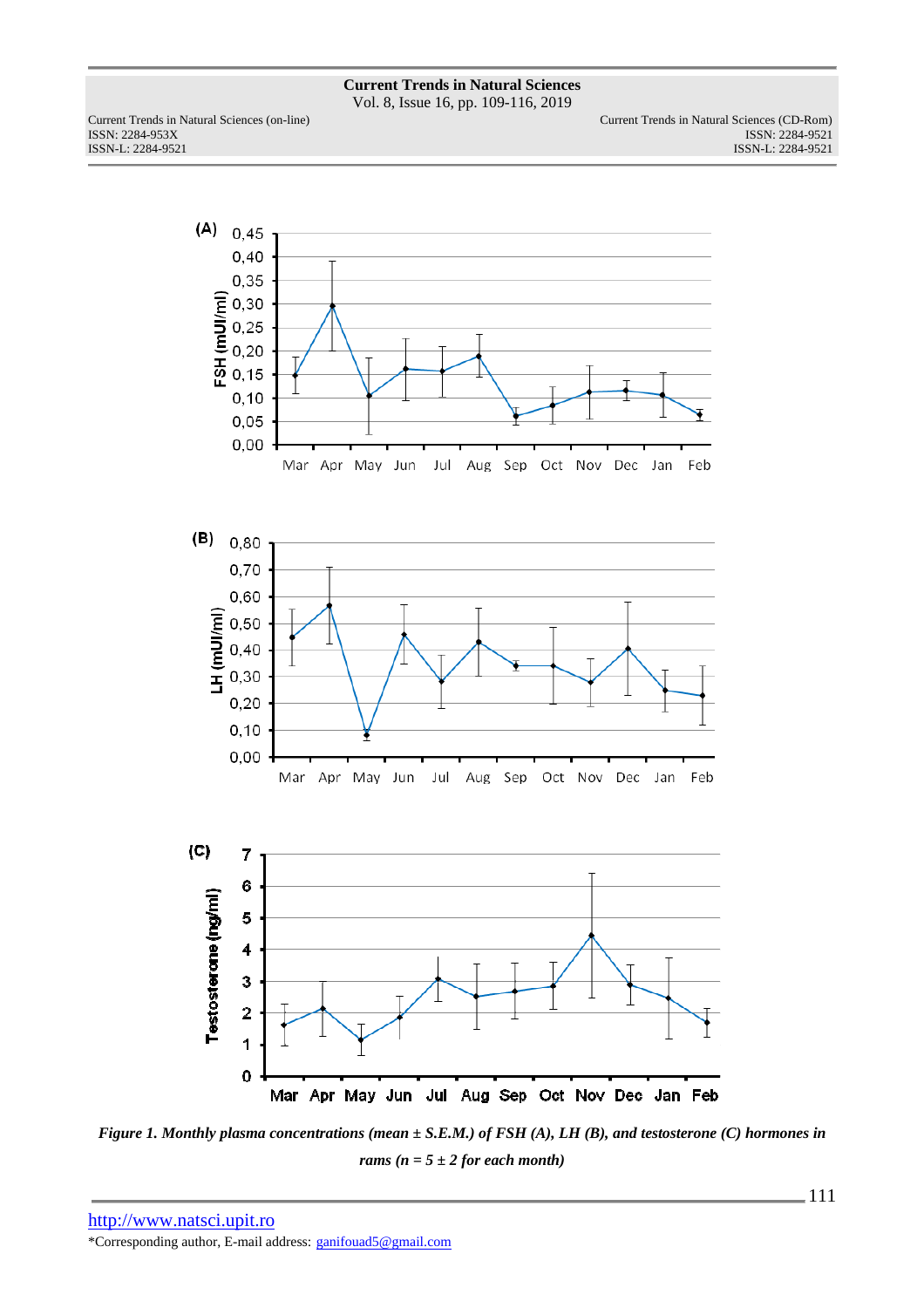ISSN: 2284-953XISSN: 2284-9521

|                        | Saison          |                  |                 |                 |  |
|------------------------|-----------------|------------------|-----------------|-----------------|--|
| Hormone                | Spring          | Summer<br>Autumn |                 | Winter          |  |
|                        | $(n = 13)$      | $(n = 17)$       | $(n = 15)$      | $(n = 15)$      |  |
| $FSH$ (mUI/mL)         | $0.21 \pm 0.06$ | $0.17 \pm 0.03$  | $0.09 \pm 0.02$ | $0.10 \pm 0.02$ |  |
| $LH$ (mUI/mL)          | $0.39 \pm 0.10$ | $0.38 \pm 0.06$  | $0.34 \pm 0.05$ | $0.32 \pm 0.07$ |  |
| Testosterone $(ng/mL)$ | $1.68 \pm 0.51$ | $2.55 \pm 0.46$  | $3.23 \pm 0.59$ | $1.88 \pm 0.41$ |  |

*Table 1. Plasma concentrations (mean ± SEM) of FSH, LH, and testosterone in rams according to seasons*

The maximum plasma FSH concentration was recorded in April, with a value of about  $0.30 \pm 0.09$ mIU/mL, then it decreased in May, and then the concentrations appeared to be very close during June to March. The average values of seasons ranged from  $0.09 \pm 0.02$  mUI/mL in autumn to  $0.21 \pm 0.02$ 0.06 mUI/mL in spring.

Similarly, the plasma concentration of LH was maximum in April (0.57  $\pm$  0.14 mIU/mL), then it decreased significantly in May to reach the value of  $0.08 \pm 0.02$  mIU/mL. From June to March, the LH levels were relatively constant (0.23 to 0.46 mIU/mL). In fact, the average values of all seasons were very close.

For testosterone, the concentration gradually increased from May to peak in November  $(4.44 \pm 1.99$ ng/mL), then it declined to reach for  $1.68 \pm 0.45$  ng/ml in February. After that, the contents took values close until April. In general, the average concentrations varied from  $1.68 \pm 0.51$  ng/mL in spring to  $3.23 \pm 0.59$  ng/mL in autumn.

It is known that the male sexual activity depends on the pituitary gonadotrophic function (Ortavant et al., 1988). Also, the release of FSH and LH from pituitary gonadotropins is controlled by GnRH. This master switch can use the photoperiod information to control the activity of the reproductive organs in synchrony with the seasonal changes (Schlatt and Ehmcke, 2014). To this end, mostly it has been established that the secretion of FSH and LH was higher during the breeding season than during the non-breeding season (Tilbrook et al., 1999; Hafez ESE and Hafez B., 2000). In this context, Thimonier (1981) has reported that FSH and LH concentrations in the pituitary are reduced to 50% during the non-breeding season. Therefore, in this study, the monitoring of hormonal profiles of FSH and LH indicate the absence of non-breeding season throughout the year.

By contrast, several studies have found significant difference between the seasons in the hormonal profiles of these two hormones. As regards FSH, some researchers (Sanford et al., 1976; Kennaway et al., 1981) have demonstrated a rise in the level of plasma FSH in Finnish Landrace rams in Canada and in Saxon Merino rams from April to May with a maximum in August-September followed by a drop. Barrell et al. (1987) have found that New Zealand Romney rams on pasture have a seasonal pattern of plasma FSH levels with a peak from January to March. Concerning LH, Schanbacher and Lunstra (1976), according to their study with Finnish Landrace and Suffolk rams in Nebraska (USA), have noted that serum LH concentrations were lowest in May and increased abruptly in July when daily photoperiod began to decrease. Similarly, Misztal et al. (1996) have found that the lowest mean concentrations of LH occurred in rams of Polish lowland breed during the period of the longest day from June to the end of July.

In addition, in the present study, the maximum average concentration of testosterone is recorded in autumn, but generally without significant difference between months or seasons. In accordance to our results, Belkhiri et al. (2017) have found no differences between seasons in their experiments with Ouled Djellal rams in the East of Algeria. The same result is obtained by Fernandez-Abella et al. (1999) with Merino and Corriedale breeds in Uruguay.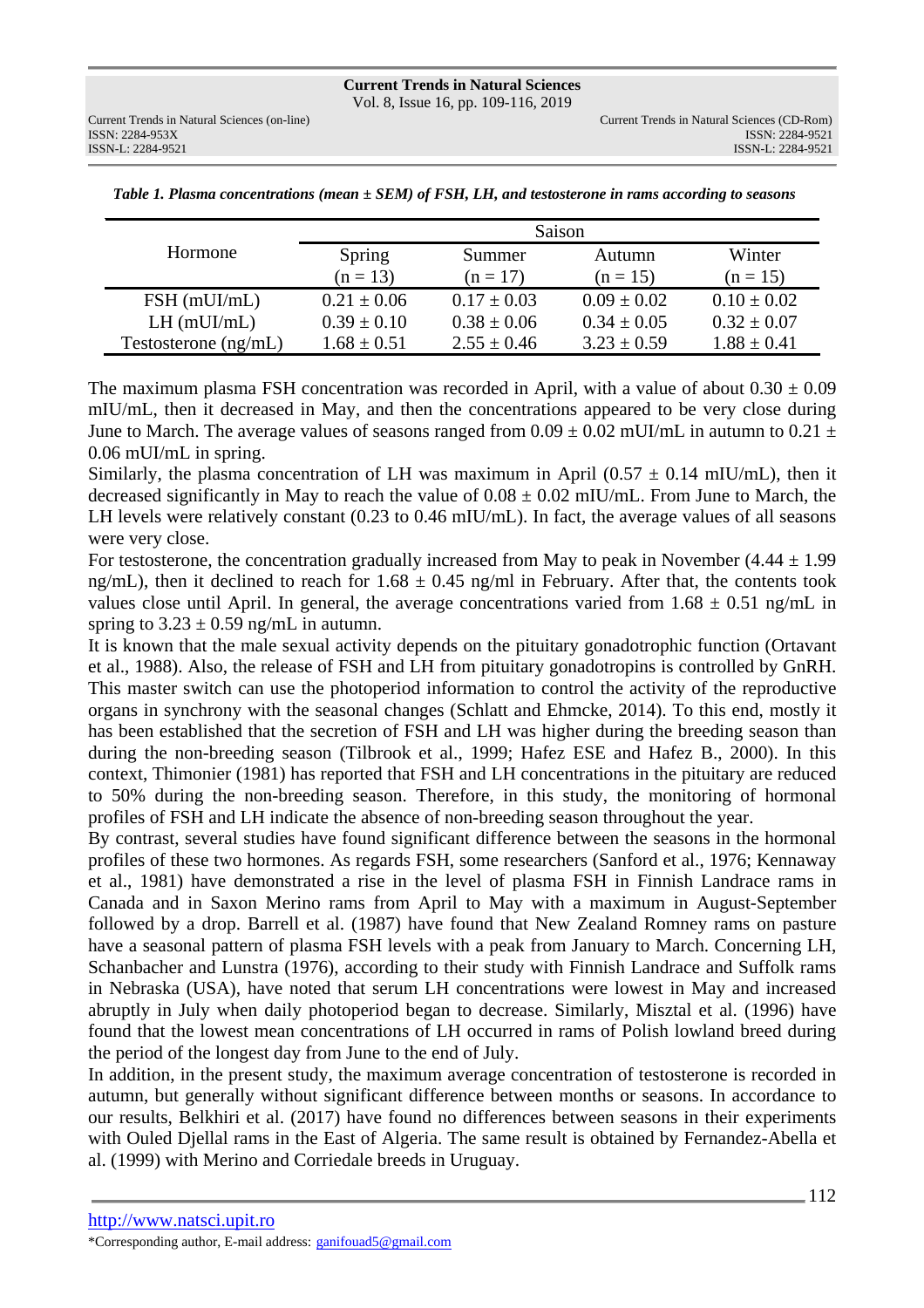Vol. 8, Issue 16, pp. 109-116, 2019

ISSN: 2284-953XISSN: 2284-9521

In contrast, several studies have reported that the serum testosterone concentration varied with season of the year. Some authors (Schanbacher and Lunstra 1976; Misztal et al., 1996; Zamiri and Khodaei, 2005; Casao et al., 2010; Zamiri et al., 2010) have showed that serum testosterone level was lowest from April to July and increased thereafter reaching highest values in October - November (autumn) in each of Finnish Landrace and Suffolk in Nebraska, Polish Lowland, Iranian Ghezel, Mehraban and Moghani rams, and Rasa Aragonesa rams in Zaragoza, whereas others authors (Aller et al., 2012; Milczewski et al., 2015; Ahmad et al., 2018) have found the highest level in summer for Argentine Pampinta and Corriedale rams, Suffolk ram in the south of Brazil, and Kivircik rams in Aydin (Turkey).

In this respect, Gani and Niar (2019) have found that Ouled Djellal ewes raised under difficult climatic conditions of the south-west of Algeria are relatively non-seasonal with sometimes only a slight decrease in reproductive activity. Also, in the region of Chlef, the Ouled Djellal ewe presents a sexual activity all year round, even during the light seasonal anoestrus (Taherti et al., 2016; Zidane and Ababou, 2017). This allows us to support the character of the ability to breed off-season in Ouled Djellal breed.

#### *Correlations between hormones*

The relationship between FSH, LH, and testosterone at each season of the year are presented in Table 2.

|                                                       | Saison    |          |         |           |  |  |
|-------------------------------------------------------|-----------|----------|---------|-----------|--|--|
| Variables                                             | Spring    | Summer   | Autumn  | Winter    |  |  |
| $FSH$ (mUI/mL) – LH (mUI/mL)                          |           |          |         |           |  |  |
| r                                                     | $0.81***$ | $0.57^*$ | $0.64*$ | $0.79***$ |  |  |
| sig                                                   | 0,001     | 0,02     | 0,01    | 0,00      |  |  |
| Testosterone $(ng/mL)$ – FSH $(mUI/mL)$               |           |          |         |           |  |  |
|                                                       | $-0.06$   | $-0,25$  | $-0,34$ | 0,12      |  |  |
| sig                                                   | 0,84      | 0,33     | 0,22    | 0,67      |  |  |
| Testosterone $(ng/mL) - LH$ (mUI/mL)                  |           |          |         |           |  |  |
|                                                       | $-0.04$   | $-0.34$  | $-0,34$ | 0,35      |  |  |
| sig                                                   | 0,89      | 0,18     | 0,22    | 0,20      |  |  |
| $*$ The completion is significant at the $0.05$ lavel |           |          |         |           |  |  |

*Table 2. Pearson's correlations (r) between FSH, LH and testosterone per season in ram seminal plasma*.

. The correlation is significant at the 0.05 level.

\*\*. The correlation is significant at the 0.01 level.

The Table 2 shows that the serum FSH levels were significantly correlated with the serum LH levels during all seasons. This indicates a direct relationship between the two variables over the year. Likewise, Lincoln and Davidson (1977) have obtained a parallel variation in the levels of both FSH and LH in adult Soay rams in Scotland.

Also, the Table 2 shows that the correlations testosterone – FSH and testosterone – LH were not statistically significant in all seasons. Tilbrook et al. (1999) have noticed that the testosterone acts on the pituitary gland to suppress the secretion of FSH, and these responses are affected by the season. Testosterone regulates the FSH secretion during the non breeding season, but not during the breeding season. Also, Rhim et al. (1993) have claimed that in Hampshire rams in Urbana (USA), testosterone was significantly correlated to LH in the transition period from breeding to non breeding season and the non breeding season but not in the breeding season. Therefore, this can be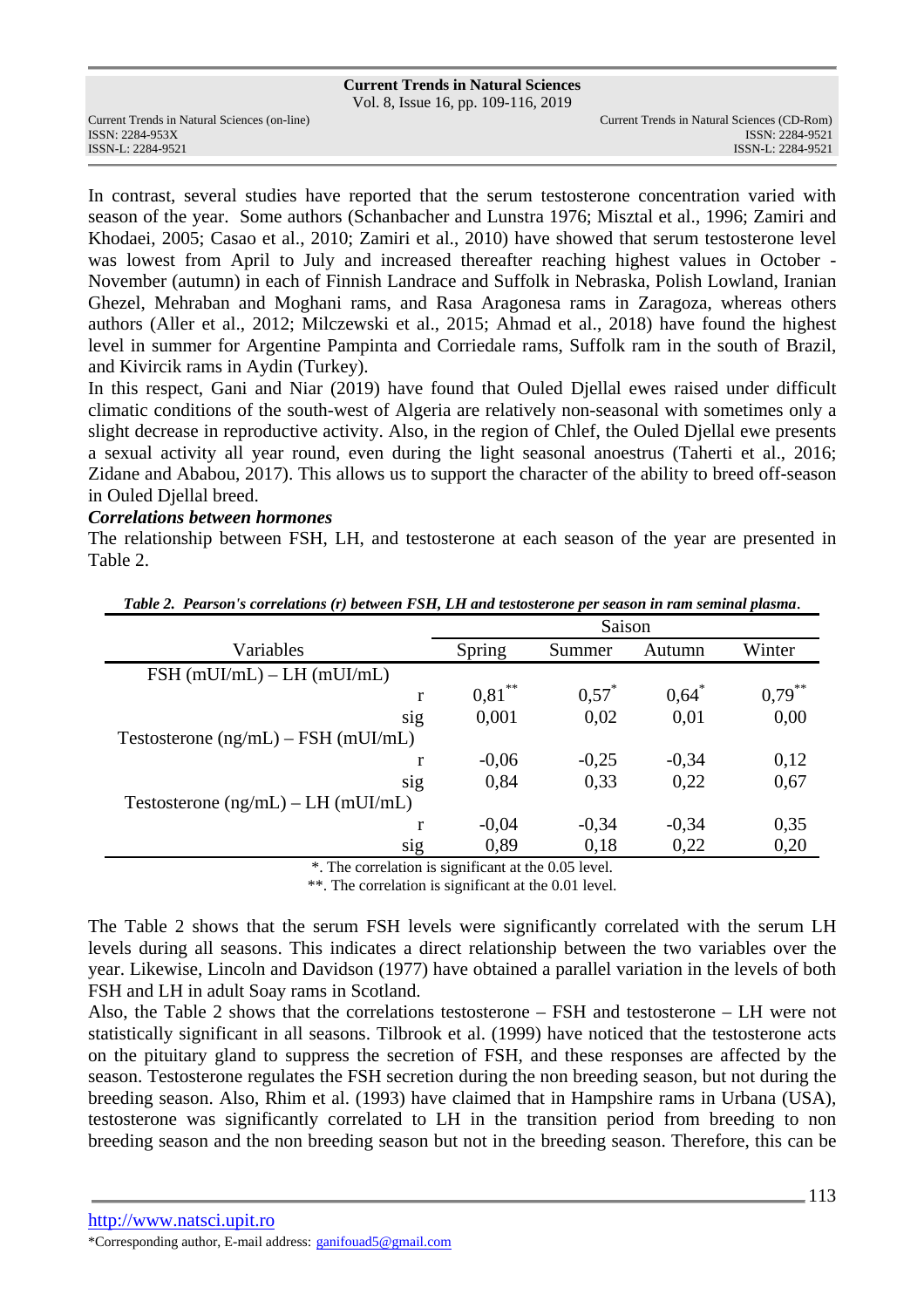ISSN: 2284-953XISSN: 2284-9521

justified by the absence of non breeding season, according to the results of correlations obtained in this study.

## **4. CONCLUSIONS**

The results obtained indicate that the effects of seasonality are minor to negligible, and consequently local rams seem to have a sexual activity all year around in south-west of Algeria. Further studies are needed to go deeper on the reproductive performance of rams raised in this region, including other examinations such as semen examination, scrotal measurement, and libido testing

### **5. ACKNOWLEDGEMENTS**

The authors sincerely thank all the local breeders who generously offered their animals, for the time spent during sampling, and for their support during this study.

#### **6. REFERENCES**

- Ahmad, E., Naseer, Z., Uçan, U., Serin, İ., Ceylan, A., Aksoy, M. (2018). Seasonal variations in sperm acrosome reaction, osmotic tolerance and serum testosterone concentrations in rams. *Animal reproduction science*, 198, 112-120.
- Aller, J.F., Aguilar, D., Vera, T., Almeida, G. P., Alberio, R. H. (2012). Seasonal variation in sexual behavior, plasma testosterone and semen characteristics of Argentine Pampinta and Corriedale rams. *Spanish journal of agricultural research,* 10(2), 345-352.
- Ayad, A. Benhanifia, M. and Benbarek, H. (2018). The ability of human electrochemiluminescence immunoassay to measure testosterone and progesterone in ovine plasma. *Malaysian Journal of Veterinary Research*, 9(1), 22-30.
- Barrell, G. K., Lapwood, K. R., Elgar, H. J. (1987). Seasonality of secretion of follicle stimulating hormone in New Zealand Romney rams and effects of cranial sympathetic ganglionectomy. *New Zealand Journal of Agricultural Research*, 30(4), 439-442.
- Belkhiri, Y., Bouzebda-Afri, F., Bouzebda, Z., Mouffok, C., Djaout, A. (2017). Seasonal variations in reproductive parameters of Ouled Djellal rams in the East of Algeria*. Indian Journal of Animal Research.* DOI: 10.18805/ijar.v0iOF.7266
- Casao, A.; Cebrián, I.; Asumpção, M. E.; Pérez-pé, R.; Abecia, J. A.; Forcada, F.; Cebrián-Pérez, A. J. and Muiño-Blanco, T. (2010). Seasonal variations of melatonin in ram seminal plasma are correlated to those of testosterone and antioxidant enzymes. *Reproductive biology and endocrinology*, 8(1), 59.
- D'occhio, M. J., Schanbacher, B. D., Kinder, J. E. (1984). Profiles of luteinizing hormone, follicle-stimulating hormone, testosterone and prolactin in rams of diverse breeds: effects of contrasting short (8L: 16D) and long (16L: 8D) photoperiods. *Biology of reproduction*, 30(5), 1039-1054.
- Dickson, K. A. and Sanford, L. M. (2005). Breed diversity in FSH, LH and testosterone regulation of testicular function and in libido of young adult rams on the Southeastern Canadian prairies. *Small ruminant research*, 56(1-3), 189- 203.
- Dufour, J. J.; Fahmy ,M. H. and Minvielle, F. (1984). Seasonal changes in breeding activity, testicular size, testosterone concentration and seminal characteristics in rams with long or short breeding season. *Journal of animal science*, 58(2), 416-422.
- Fernandez-Abella, D., Becu-Villalobos, D., Lacau-Mengido, I. M., Villegas, N. Bentancur, O. (1999). Sperm production, testicular size, serum gonadotropins and testosterone levels in Merino and Corriedale breeds. *Reproduction nutrition development*, 39(5-6), 617-624.
- Gani, F., Niar, A. (2019). Seasonal variations of the reproductive activity in local breed's ewes raised in the south-west of Algeria. *Bionature*, 39(2), 116-124.
- Hafez, E.S.E., Hafez, B. (2000). Reproductive Cycles. In: E.S.E. Hafez and B. Hafez Eds, *Reproduction in Farm Animals* (7th edition. pp. 55-67). Lippincott Williams and Wilkins, South Carolina, USA.
- Karsch, F. J., Bittman, E. L., Foster, D. L., Goodman, R. L.; Legan, S. J., Robinson, J. E. (1984). Neuroendocrine basis of seasonal reproduction. In *Proceedings of the 1983 Laurentian Hormone Conference* (pp. 185-232). Academic Press.
- Kennaway, D. J, Obst, J. M., Dunstan, E. A., Friesen, H. G. (1981). Ultradian and seasonal rhythms in plasma gonadotropins, prolactin, cortisol, and testosterone in pinealectomized rams. *Endocrinology*, 108(2), 639-646.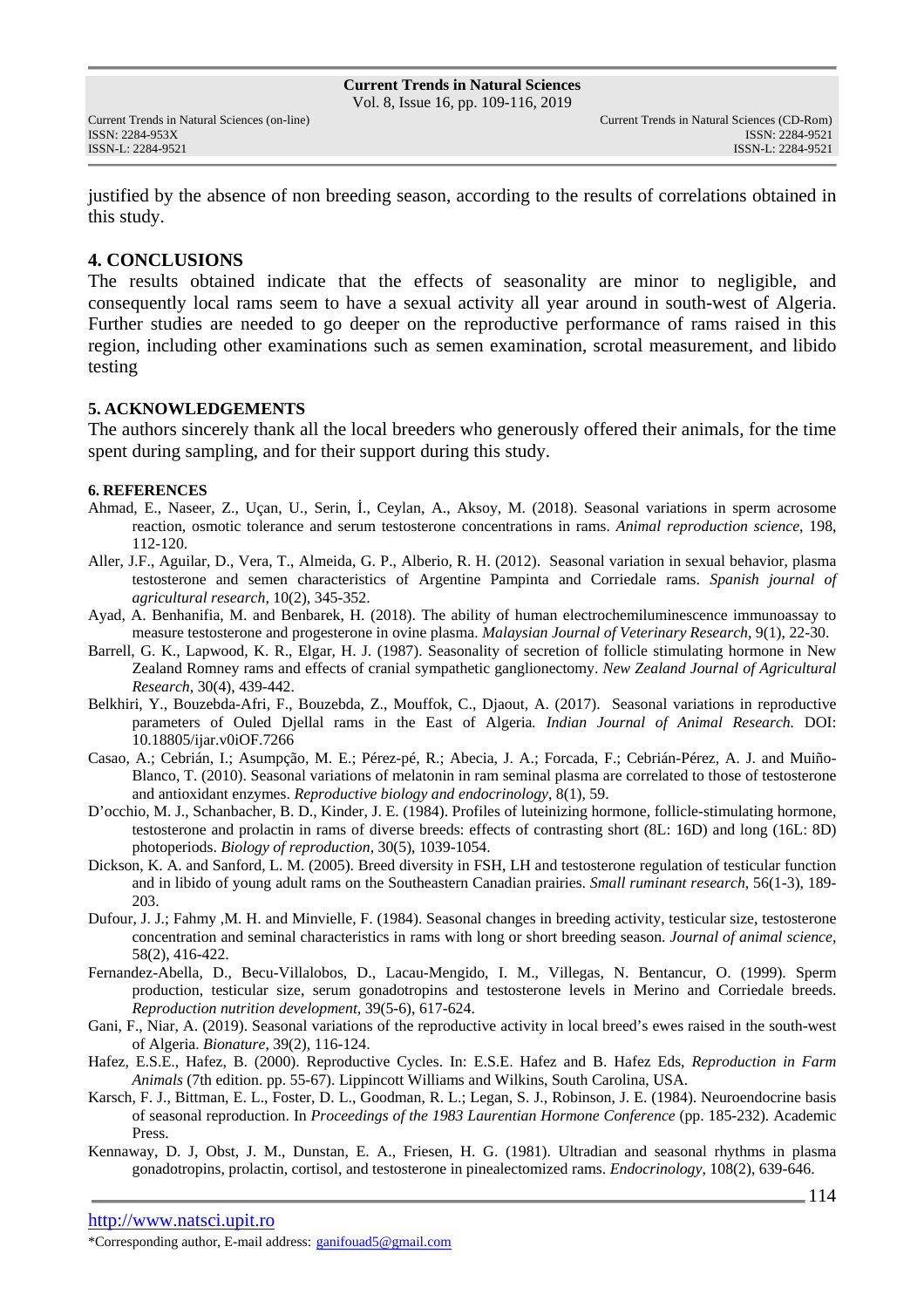Vol. 8, Issue 16, pp. 109-116, 2019

| Current Trends in Natural Sciences (on-line) |  |
|----------------------------------------------|--|
| ISSN: 2284-953X                              |  |
| ISSN-L: 2284-9521                            |  |

- Kishk, W. H. (2008). Interrelationship between ram plasma testosterone level and some semen characteristics. *Slovak journal of animal science*, 41(2), 67-71.
- Langford, G. A., Sanford, L. M., Marcus, G. J., Shrestha, J. N. B. (1999). Seasonal cyclic pituitary and testicular activities in rams. *Small Ruminant Research*, 33(1), 43-53.
- Langford, G. A., Shrestha, J. N. B., Sanford, L. M., Marcus, G. J. (1998). Reproductive hormone levels of early postpubertal ram lambs in relation to breed, adult testis size and semen quality. *Small Ruminant Research*, 29(2), 225-231.
- Lincoln, Ga., Davidson, W. (1977). The relationship between sexual and aggressive behaviour, and pituitary and testicular activity during the seasonal sexual cycle of rams, and the influence of photoperiod. *Reproduction*, 49(2), 267-276.
- Mandiki, S. N. M., Derycke, G., Bister, J. L., Paquay, R. (1998). Influence of season and age on sexual maturation parameters in Texel, Suffolk and Ile-de-France rams: 2. Circulating concentrations of follicle stimulating hormone, luteinizing hormone, prolactine and testosterone. *Small ruminant research*, 28(1), 81-88.
- Martin, G B, Walkden-Brown, S W, Boukhliq, R, Tjondronegoro, S, Miller, D. W., Fisher, J. S., Hötzel, M. J., Restall, B. J., Adams, N. R. (1994). Non-photoperiodic inputs into seasonal breeding in male ruminants. *Perspectives in comparative endocrinology*, 574-585.
- Milczewski, V., Chahad-Ehlers, S., Spercoski, K. M., Morais, R. N., Soccol, V. T. (2015). Quantifying the effect of seasonality on testicular function of Suffolk ram in lower latitude. *Small Ruminant Research*, 124, 68-75.
- Misztal, T., Romanowicz, K., Barcikowski, B. (1996). Seasonal changes of melatonin secretion in relation to the reproductive cycle in sheep. *J Anim Feed Sci*, 5, 35-48.
- Nieschlag, E., Simoni. M., Gromoll, J., Weinbauer, G. F. (1999). Role of FSH in the regulation of spermatogenesis: clinical aspects. *Clinical endocrinology*, 51(2), 139-146.
- Ortavant, R., Bocquier, F., Pelletier, J., Ravault, J. P., Thimonier, J., Volland-Nail, P. (1988). Seasonality of reproduction in sheep and its control by photoperiod. *Australian journal of biological sciences*, 41(1), 69-86.
- Rhim T, J., Kuehl, D., Jackson, G. L. (1993). Seasonal changes in the relationships between secretion of gonadotropinreleasing hormone, luteinizing hormone, and testosterone in the ram. *Biology of reproduction*, 48(1), 197-204.
- Rojanasakul, A., Udomsubpayakul, U., Chinsomboon, S. (1994). Chemiluminescence immunoassay versus radioimmunoassay for the measurement of reproductive hormones. *International Journal of Gynecology & Obstetrics*, 45(2), 141-146.
- Rosa, H J. D., Bryant, M. J. (2003). Seasonality of reproduction in sheep. *Small ruminant research*, 48(3), 155-171.
- Sanford, L. M., Howland, B., Faiman, C., Palmer, W. M. (1976). The profile of follicle-stimulating hormone secretion in the ram. *Canadian Journal of Animal Science*, 56(3), 497-504.
- Sanford, L. M., Palmer, W. M., Howland, B. E. (1977). Changes in the profiles of serum LH, FSH and testosterone, and in mating performance and ejaculate volume in the ram during the ovine breeding season. *Journal of animal science*, 45(6), 1382-1391.
- Sanford, L. M., Palmer, W. M., Howland, B. E. (1982). Influence of age and breed on circulating LH, FSH and testosterone levels in the ram. *Canadian Journal of Animal Science*, 62(3), 767-776.
- Santos, S. I., Sánchez-Dávila, F., Vázquez-Armijo, J. F., Ledezma-Torres, R. A., Del Bosque-González, A. S., Palomera, C. L., Bernal-Barragán, H. (2015). Changes in sexual behaviour and semen quality associated with age and type of enclosure of Saint Croix rams in different seasons of the year. *Italian Journal of Animal Science*, 14(4), 3890.
- Schanbacher, B. D., Lunstra, D. D. (1976). Seasonal changes in sexual activity and serum levels of LH and testosterone in Finish Landrace and Suffolk rams. *Journal of animal science*, 43(3), 644-650.
- Schlatt, S. and Ehmcke, J. (2014). Regulation of spermatogenesis: an evolutionary biologist's perspective. *In Seminars in cell & developmental biology* (Vol. 29, pp. 2-16). Academic Press.
- Taherti, M.; Kaidi, R., Aggad, H. (2016). Variations mensuelles de l'activité sexuelle de la brebis Ouled Djellal élevée dans la région de Chlef, Algérie. *Livestock Research for Rural Development*. 28 (1).
- Thimonier, J. (1981). Control of seasonal reproduction in sheep and goats by light and hormones. *Journal of reproduction and fertility*. Supplement, 30, 33-45.
- Tilbrook, A. J., De Kretser, D. M., Clarke, I. J. (1999). Seasonal changes in the negative feedback regulation of the secretion of the gonadotrophins by testosterone and inhibin in rams. *Journal of endocrinology*, 160(1), 155.
- Zamiri, M. J., Khodaei, H. R. (2005). Seasonal thyroidal activity and reproductive characteristics of Iranian fat-tailed rams. *Animal Reproduction Science*, 88(3-4), 245-255,
- Zamiri, M J., Khalili, B., Jafaroghli, M., Farshad, A. (2010). Seasonal variation in seminal parameters, testicular size, and plasma testosterone concentration in Iranian Moghani rams. *Small Ruminant Research*, 94(1-3), 132-136.

http://www.natsci.upit.ro

\*Corresponding author, E-mail address: ganifouad5@gmail.com